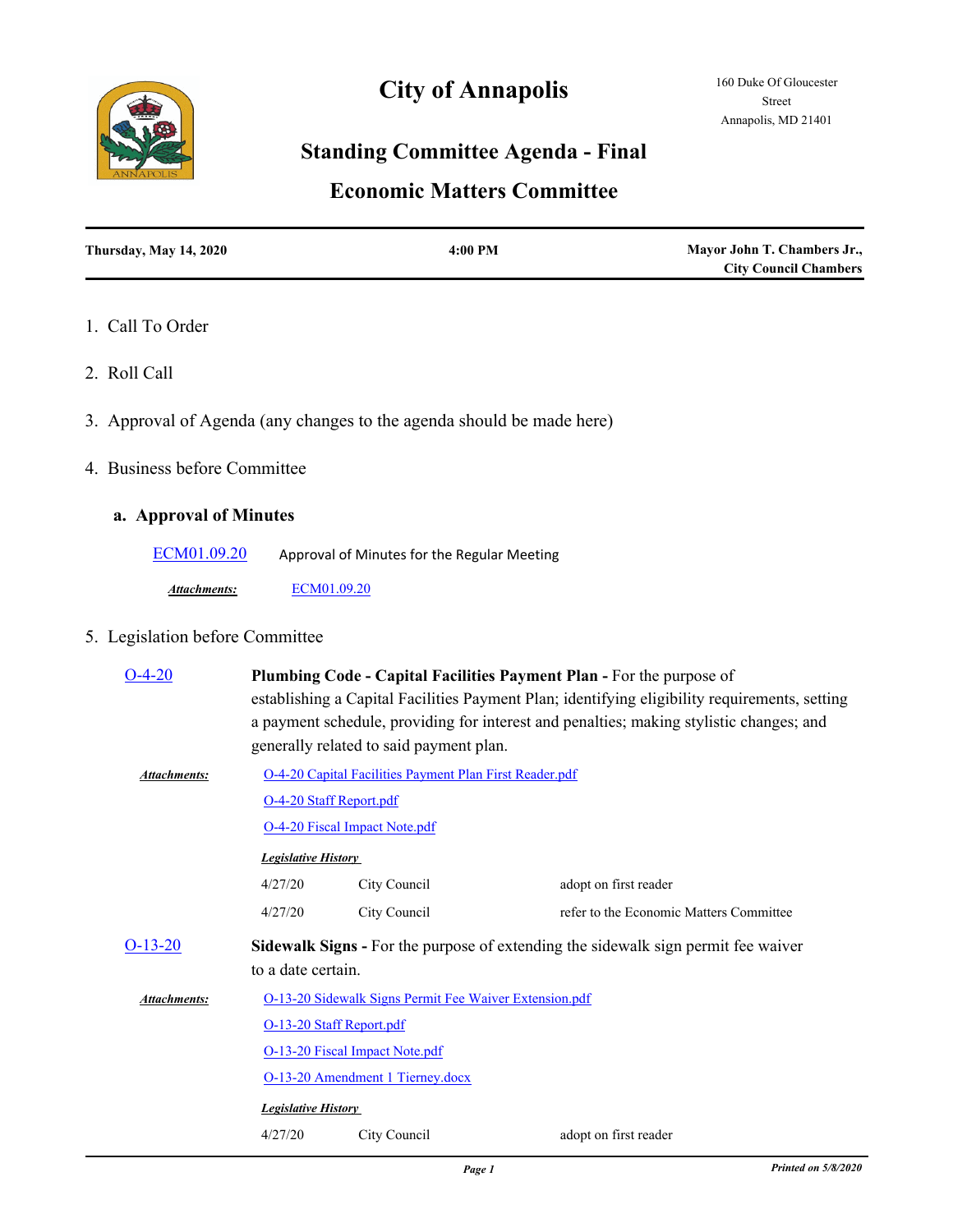| <b>Economic Matters Committee</b> |                                                                                                                                                                                                                                                                | <b>Standing Committee Agenda -</b><br>Final |                                                                  | <b>May 14, 2020</b> |  |  |
|-----------------------------------|----------------------------------------------------------------------------------------------------------------------------------------------------------------------------------------------------------------------------------------------------------------|---------------------------------------------|------------------------------------------------------------------|---------------------|--|--|
|                                   | 4/27/20                                                                                                                                                                                                                                                        | City Council                                | rules suspended                                                  |                     |  |  |
|                                   | 4/27/20                                                                                                                                                                                                                                                        | City Council                                | refer to the Economic Matters Committee                          |                     |  |  |
| $O-17-20$                         | <b>Unsafe Structures - Placarding - For the purpose of authorizing the Fire</b><br>Department to placard certain residential and nonresidential structures that have been<br>designated as unfit for human habitation or unsafe; and making stylistic changes. |                                             |                                                                  |                     |  |  |
| <b>Attachments:</b>               | O-17-20 Unsafe Structures Placarding First Reader.pdf<br>O-17-20 Staff Report.pdf<br>O-17-20 Fiscal Impact Note.pdf<br><b>Legislative History</b>                                                                                                              |                                             |                                                                  |                     |  |  |
|                                   | 4/27/20<br>4/27/20                                                                                                                                                                                                                                             | City Council<br>City Council                | adopt on first reader<br>refer to the Economic Matters Committee |                     |  |  |

## 6. General Discussion

7. Adjournment